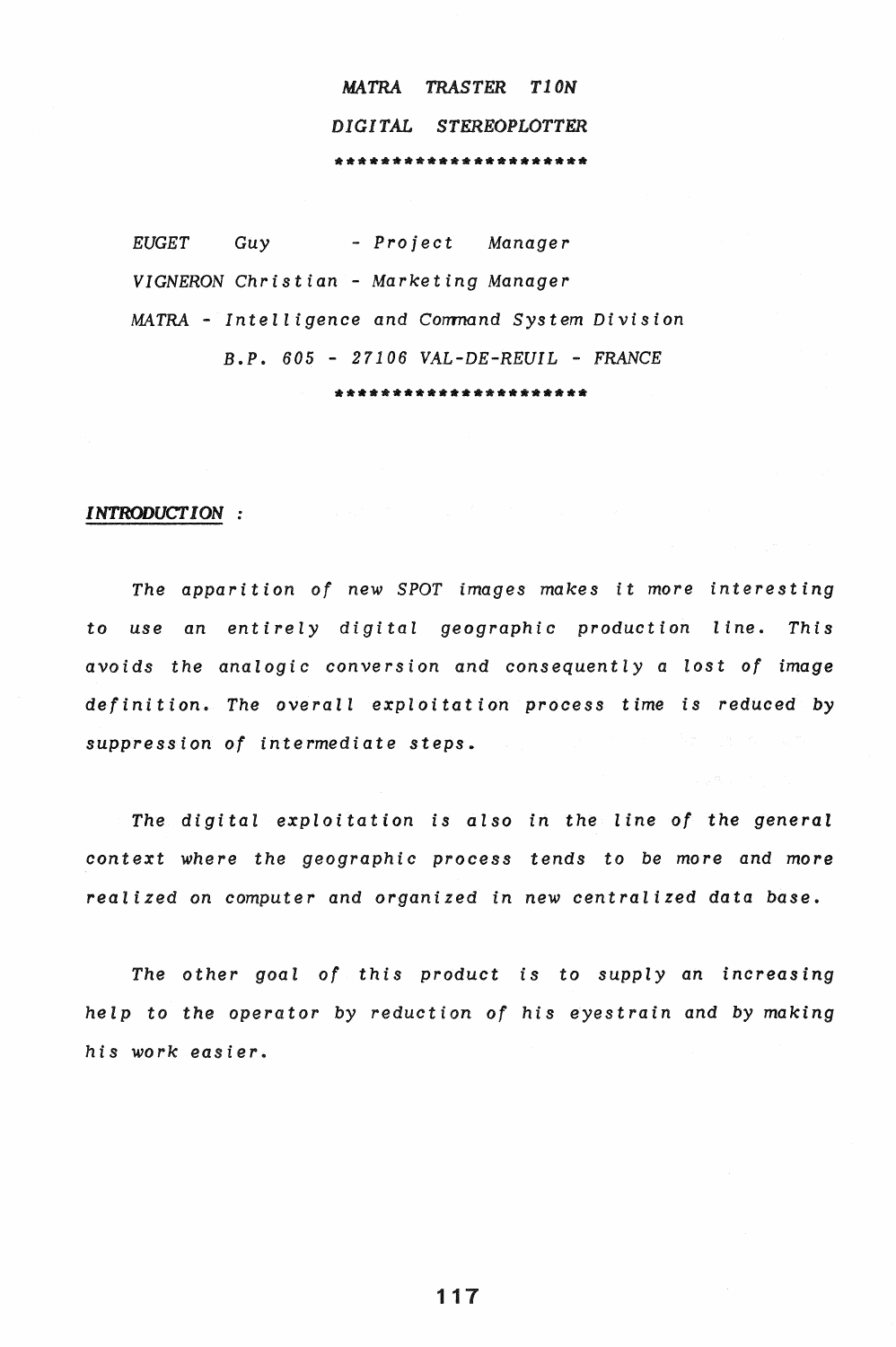#### *PRESENTATION*

*To support this increasing use of digital imagery, MATRA has undertaken as Research and Development program* to *analyse the requirements and study* a *digital system for the analysis of stereoscopic digital imagery. This effort won support from the French Government and the French Space Agency (CNES)* , *which is currently funding the development of* a *prototype. The French National Geographic Institute oversees this program.* 

*The present study is aimed* to *increase the production rate*  of data extraction from satellite and aerial photographs and *oriented toward the achievement of autonomous feature extraction in the mid term.* 

*The current phase is devoted to* 

- *- Product* a *digital stereoplotter which will integrate all aspects of mapping exploitation of aerial and satellite imageries.*
- $-$  *Allow automatic generation of DTM data from the same sources.*

*The present effort is pursuing three goals* 

*- Analysis and application software generation.* 

*- Development of the algorithms.* 

*- Development of the system.*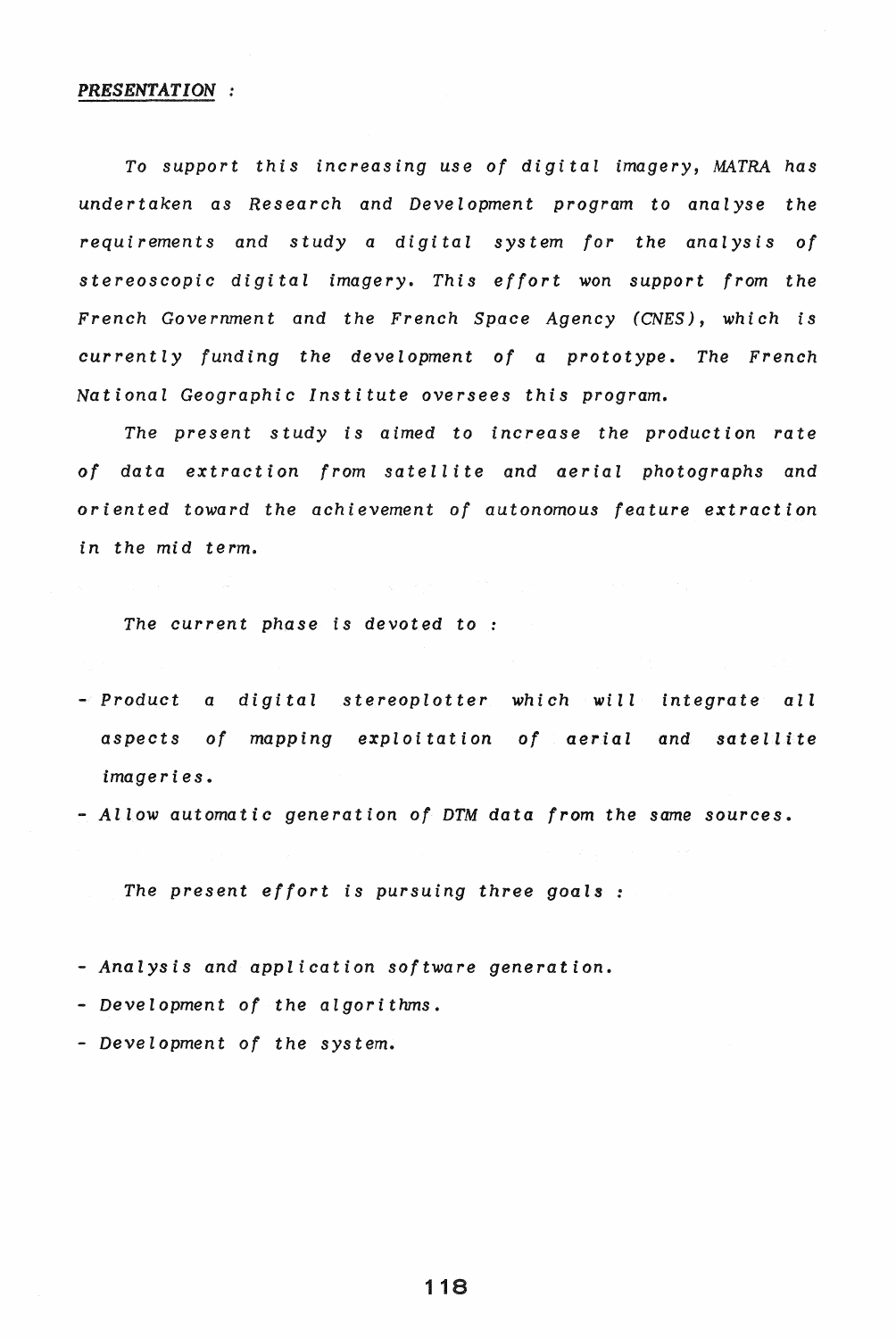*The workstation receives input data from digital sensors (satellite, digital cameras* or *digitalized images).* 

*It* can be *linked with* a *geographic Data Base. Its main activity* is to update or create the geographic information tied to  $$ 

*The system is divided in two parts: the management system controlling, all the different operations and the second system specialized in the real time operations.* 

*The workstation is made of the following subsets* 

----) *Operator interfaces (dialog, designation, editing.)* 

----) *Local data base* to *store and manipulate the images data.* 

----> *High resolution display within monoscopic or stereoscopic* view ..

----) *Large image memory and graphics planes.* 

- ----) *Graphic processors allowing the exploitation of the graphic list (geographic data).*
- - -) *A* r *ray pro* c e *s so* r *for* a I *1 i* rna *g* e pro c e *s sin g* ( *cor reI* a t *ion, geometric rectification,* .... ).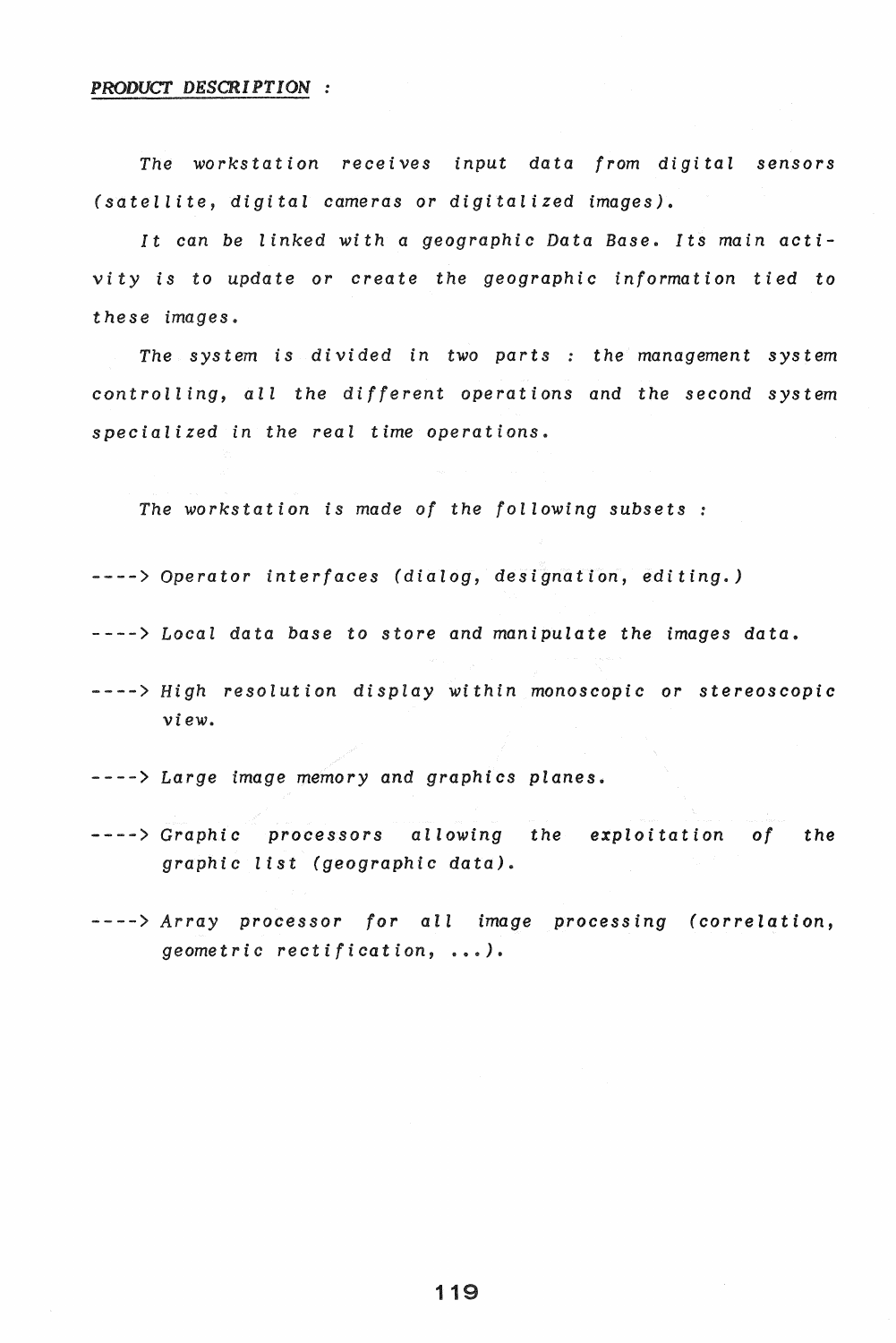

PRODUCT DESCRIPTION

 $\sim$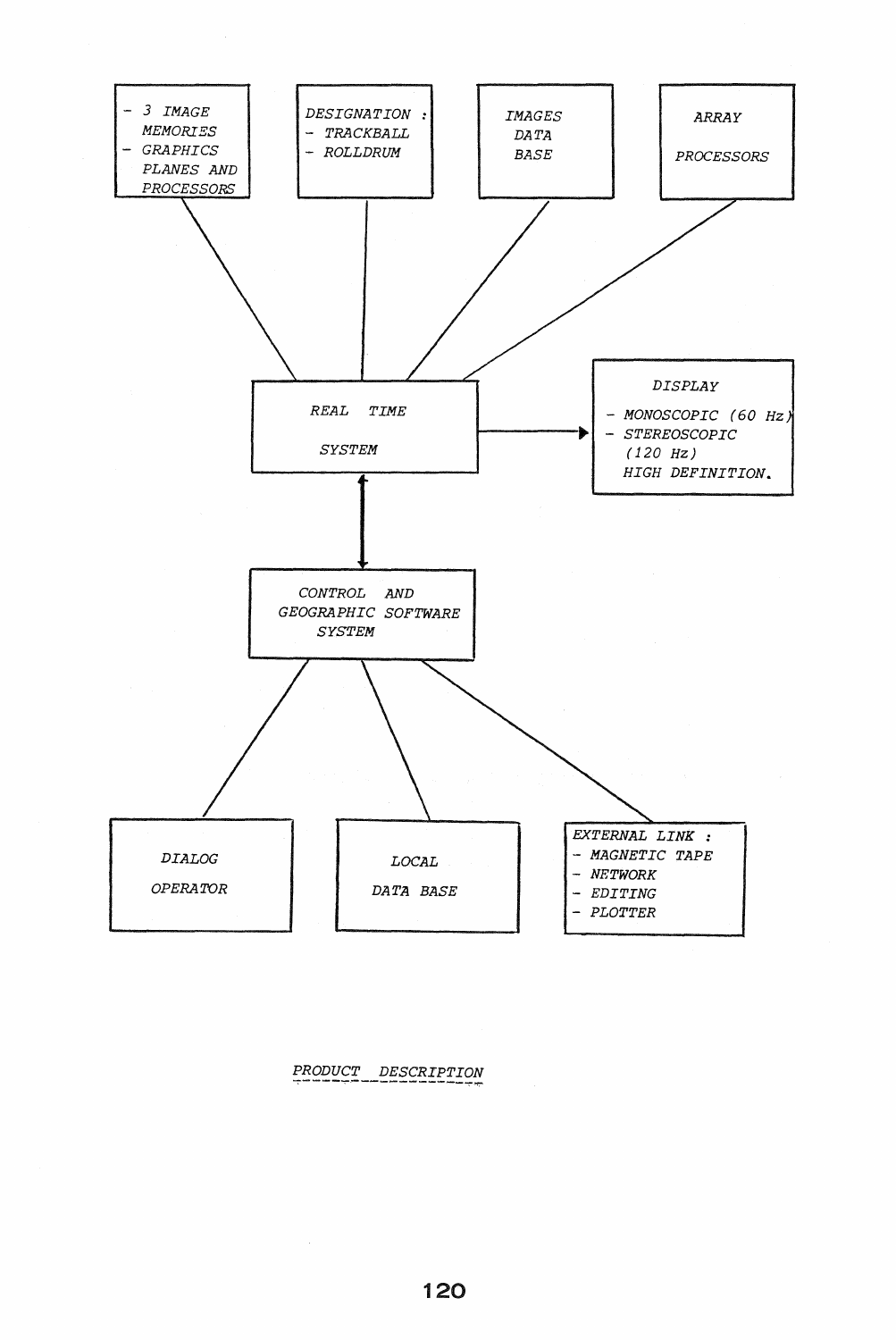## MAIN *FUNCTIONALITIES*

*The first steps before the real exploitation are* 

- *- Initialization of the geographic job* by *acquisition of cartographic parameters and images.*
- Model set up. After control points observation, the model of *the stereopair is computed and set up in the system.*

*Then, the operator may use the main functionalities of the 'Workstation:* 

- 3 D travel into the stereomodel.
- *- Viewing* and *updating cartographic data* by *stereoscopic superimposition.*
- *- Points Measurement (driving,* observation, *recording,*  encoding).
- *- Computer aided Measurement (automatic correlation).*

*The* X, Y, *Z Travel is realized* in *the stereoscopic view* by action on *Trackball and roller drwn. Everything is realized for the operator comfort* : the choice of the stereoscopic display *(high frequency, little polarized glasses), the smoth* and continuous effect of the travel in the large images, computer *aided measurement, display of the updated* X, *Y, Z.* 

121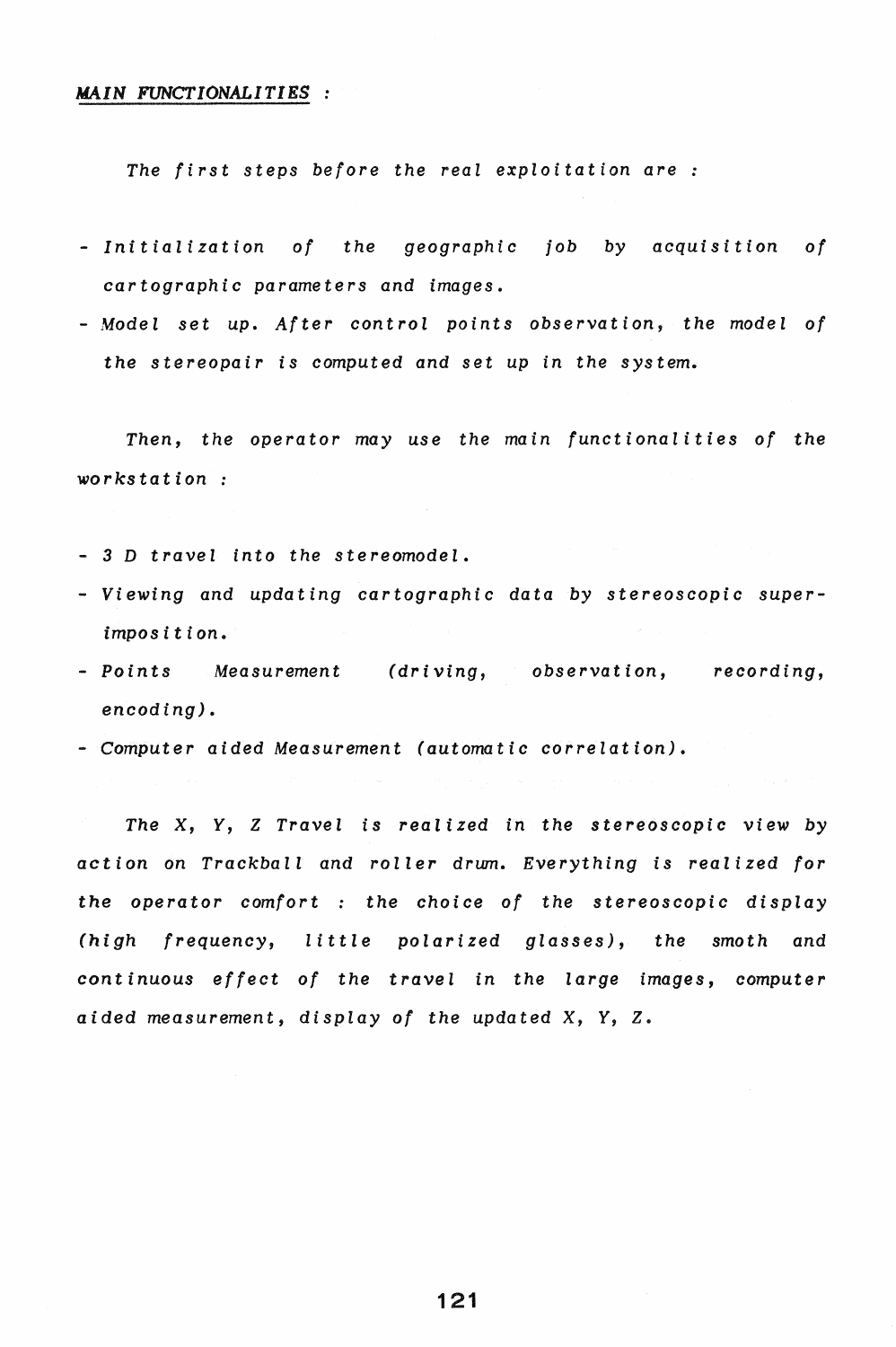*Measurement* can be done at every moment of the travelling *with* a *subpixel accuracy (eighth of pixel).* 

*Image processing may improve the observation and help the* operator *for the identification.* 

*The operator is also able to update geographic informations superimposed* on *the images in the stereoscopic view. The graphic is overlaid and* no *destructive for the images.* 

*After measurement data encoding is compatible with Demeter data base and all the main functions of the Demeter Software package (data management and utilisation) is available.* 

*To he 1* p t *his* d *iff ere* n t *fun* c <sup>t</sup>*ion a lit i* e *s,* an e *f for* t wa s don e to *elaborate* an *algorithm of DTM generation.* 

*The aim is* to *automatically generate a regular DTM from* two *stereoscopic images and associated model. This combines the correlation technics (images and edges) and the dynamic progrmnning technics* to have *a result for every kind of images.* 

*Operator control aid is* provided *for possible erratic points detection* and *associated correction.* 

122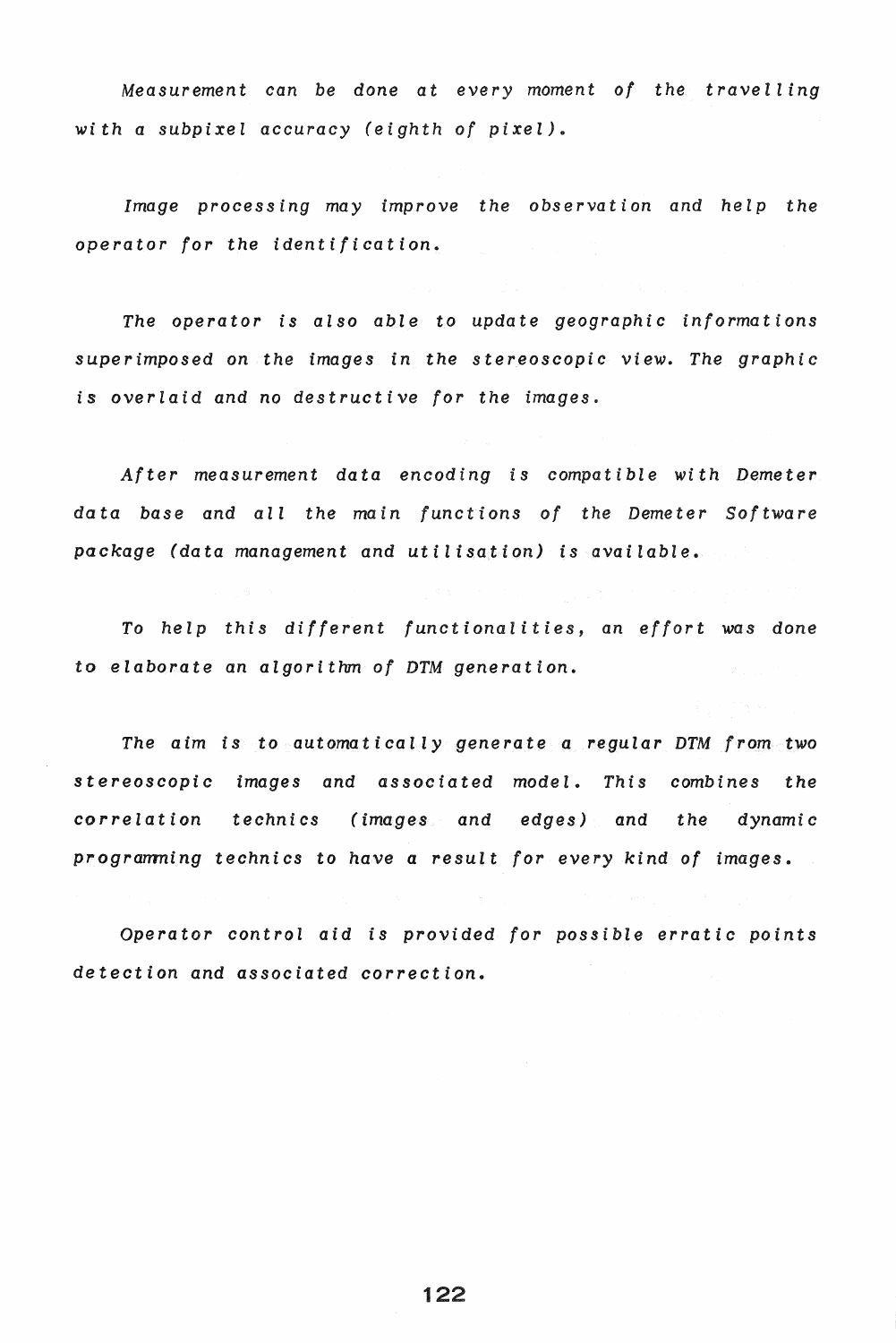

*MAIN FUNCTIONS OF THE DIGITAL TRASTER.* ~---------------------~---------------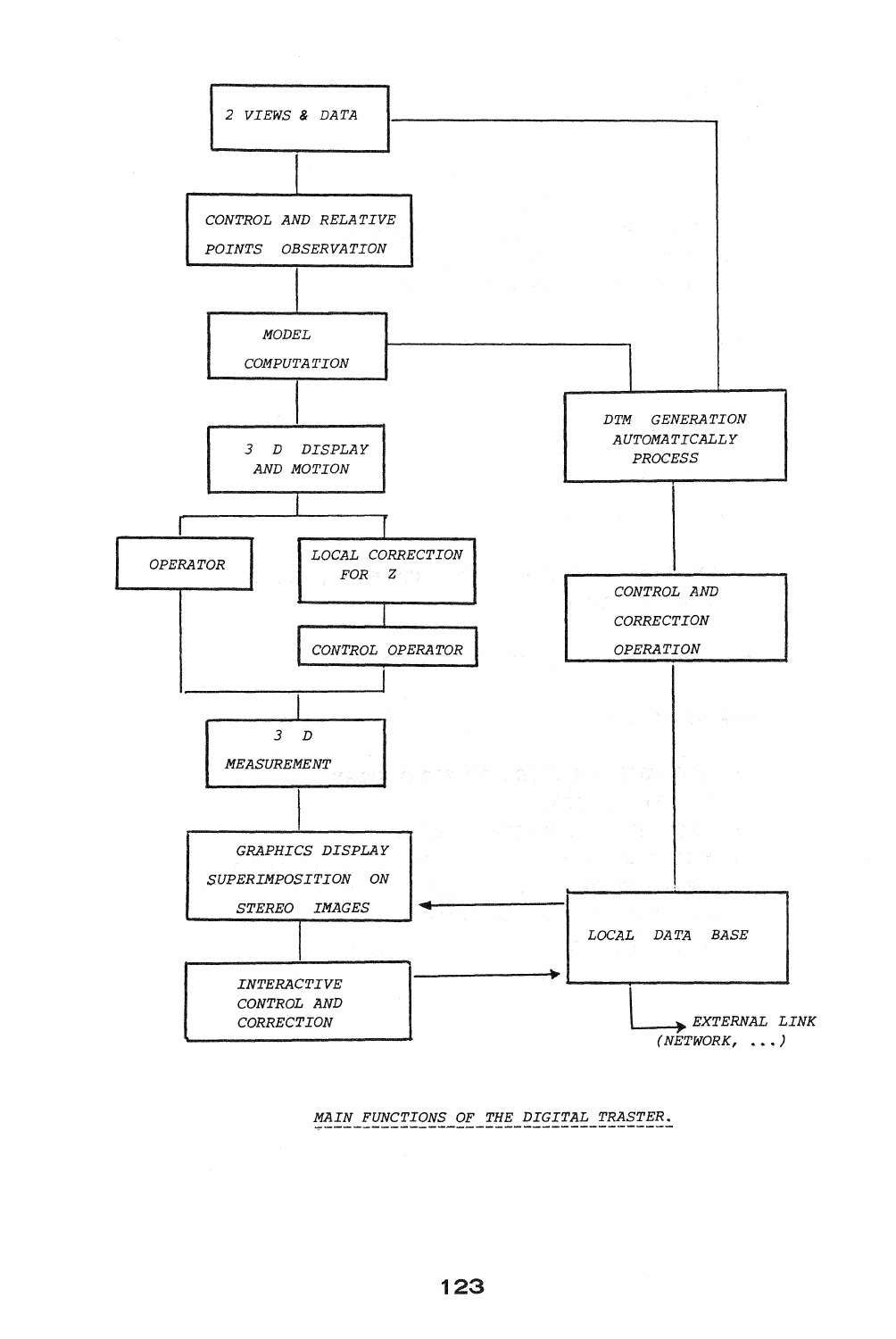## *MAIN CHARACTERISTICS*

*Processors :* 

- *- BI-PROCESSOR ARCHITECTURE.*
- *- DIALOG PROCESSOR AND DEVELOPMENT.*
- *- PROCESSOR WITH REAL-TIME MONITOR.*
- *- ARCHITECTURE COMPATIBLE WITH ANALYTIC TRASTER (T5S).*

*Operators interfaces* 

- *- DIALOG.*
- *- DESIGNATION.*
- *- EDITING.*

*External interfaces* 

- *- EXTERNAL LINK (DATA BASE, COMPUTER,* ... ).
- *- MAGNETIC TAPE.*

*Local data base* (15 *STEREO SPOT IMAGES).* 

*Display unit :* 

- *- MONOSCOPIC* OR *STEREOSCOPIC DISPLAY.*
- *- HIGH RESOLUTION.*
- *ERGONOMIC STEREOSCOPY* (120 HZ).
- *- CONTINUOUS TRAVEL* ON *THE STEREOSCOPIC IMAGE.*
- *- CAPABILITY* OF *A STEREOSCOPIC DISPLAY* OF 3 *CHANNELS.*
- *- GRAPHICS' OVERLAY* ON *IMAGES.*
- *- OPERATOR SELECTABLE GRAPHIC PLANES.*
- *- GRAPHIC PROCESSORS.*